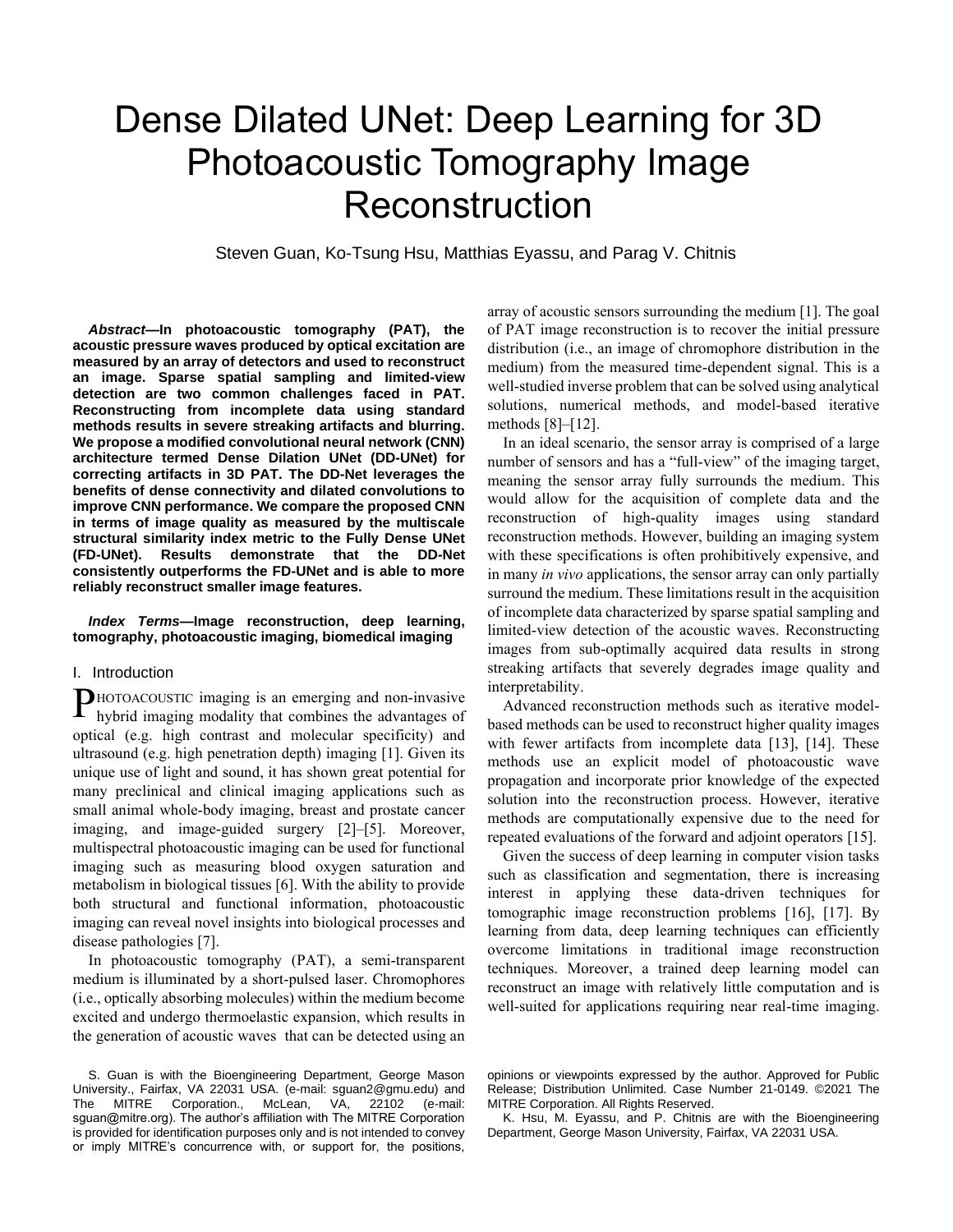

Fig. 1. Process diagram demonstrating the generation of sparse spatial sampling and limited-view 3D PAT data and Post-DL image reconstruction. (a) Simulation was initialized using a cylindrical sensor configuration (red elements) with a half-circle view and sparse spatial sampling to image spherical objects (black elements) in the center. (b) Example time-series data for a single sensor element with added Gaussian noise (25 dB PSNR). (c) Maximum intensity projection through the z-axis of the 3D image with artifacts when reconstructed using the time reversal method. (d) Maximum intensity projection through the z-axis of the 3D image without artifacts after post-processing using a CNN.

However, training a deep learning model requires large amounts of data which is often scarce or unavailable in biomedical imaging applications.

Many deep learning approaches have been developed for PAT image reconstruction [18]-[20]. Post-processing reconstruction (Post-DL) is the most widely used and has been previously demonstrated for removing artifacts and improving image quality in PAT and other imaging modalities such as CT and MRI [21]–[23]. In Post-DL, an initial image with artifacts is reconstructed from the time-series data, and a convolutional neural network (CNN) is applied as a post-processing step to remove artifacts [23], [24]. The main drawback of Post-DL is that potentially useful information in the time-series data is lost during the initial inversion. Other approaches (e.g. *Pixel-DL* and the *upgUNET)* improve upon Post-DL by replacing the initial inversion with a data pre-processing step to provide a more informative input for the CNN [25], [26]. Direct-learned reconstructions seeks to reconstruct an image directly from the time-series data with a CNN but often underperform compared to Post-DL [18]. Among the different approaches, model-based reconstruction was shown to outperform other deep learning approaches [27]. Like iterative reconstruction, this approach uses an explicit model of photoacoustic wave propagation, but the prior constraints are instead learned from data. The improved performance comes at the cost of increased computational complexity and slower image reconstruction.

In this work, the Post-DL approach is followed for 3D PAT reconstruction of sparse imaging targets in applications requiring fast image reconstruction. Although Pixel-DL has been shown to outperform Post-DL in 2D PAT, it is not suitable for 3D PAT imaging due to the large memory requirement and computational cost for manipulating the 4D pre-processed data array. We propose a modified CNN architecture termed Dense Dilated UNet (DD-Net) for 3D PAT imaging of sparse targets in a heterogeneous medium. This work builds upon the wellknown UNet CNN architecture for biomedical imaging by incorporating dense connectivity and dilated convolutions throughout the network. Dense connectivity enables the CNN to learn more diverse feature sets by mitigating the need to relearn redundant features and enhancing information flow [28]. Dilated convolutions expand the CNN's effective

receptive field without loss of resolution or coverage for learning multi-scale context [29].

## II. METHODS

## *A. PAT Signal Generation and Image Reconstruction*

The photoacoustic signal is generated by irradiating the medium with a nanosecond laser pulse. Chromophores in the tissue undergo thermoelastic expansion and generate acoustic pressure waves. Assuming negligible thermal diffusion and volume expansion during illumination, the initial acoustic pressure  $x$  can be defined as

$$
x(r) = \Gamma(r)A(r) \qquad (1)
$$

where  $A(r)$  is the spatial absorption function and  $\Gamma(r)$  is the Grüneisen coefficient describing the conversion efficiency from heat to pressure [30]. The photoacoustic pressure wave  $p(r, t)$  at position r and time t can be modeled as an initial value problem for the wave equation, in which  $c$  is the speed of sound [31].

$$
(\partial_{tt} - c_0^2 \Delta) p(r, t) = 0, \quad p(r, t = 0) = x, \n\partial_t p(r, t = 0) = 0 \quad (2)
$$

Sensors located along a measurement surface, surrounding the medium, are used to measure a time-series signal (Fig. 1a). The linear operator  $M$  acts on  $p(r, t)$  restricted to the boundary of the computational domain  $\Omega$  over a finite time T and provides a linear mapping from the initial pressure  $x$  to the measured time-dependent signal  $y$  (Fig. 1b).

$$
y = \mathcal{M}_{p|\partial \Omega \times (0,T)} = Ax \quad (3)
$$

Among the many reconstruction methods, time reversal is a robust method that works well for any arbitrary detection geometry and heterogenous mediums [10], [12], [32]. An image is formed by running a numerical model in which the measured time-series data is transmitted into the computational medium but in a time-reversed order. An artifact-free image can be reconstructed if the time-series data was measured using a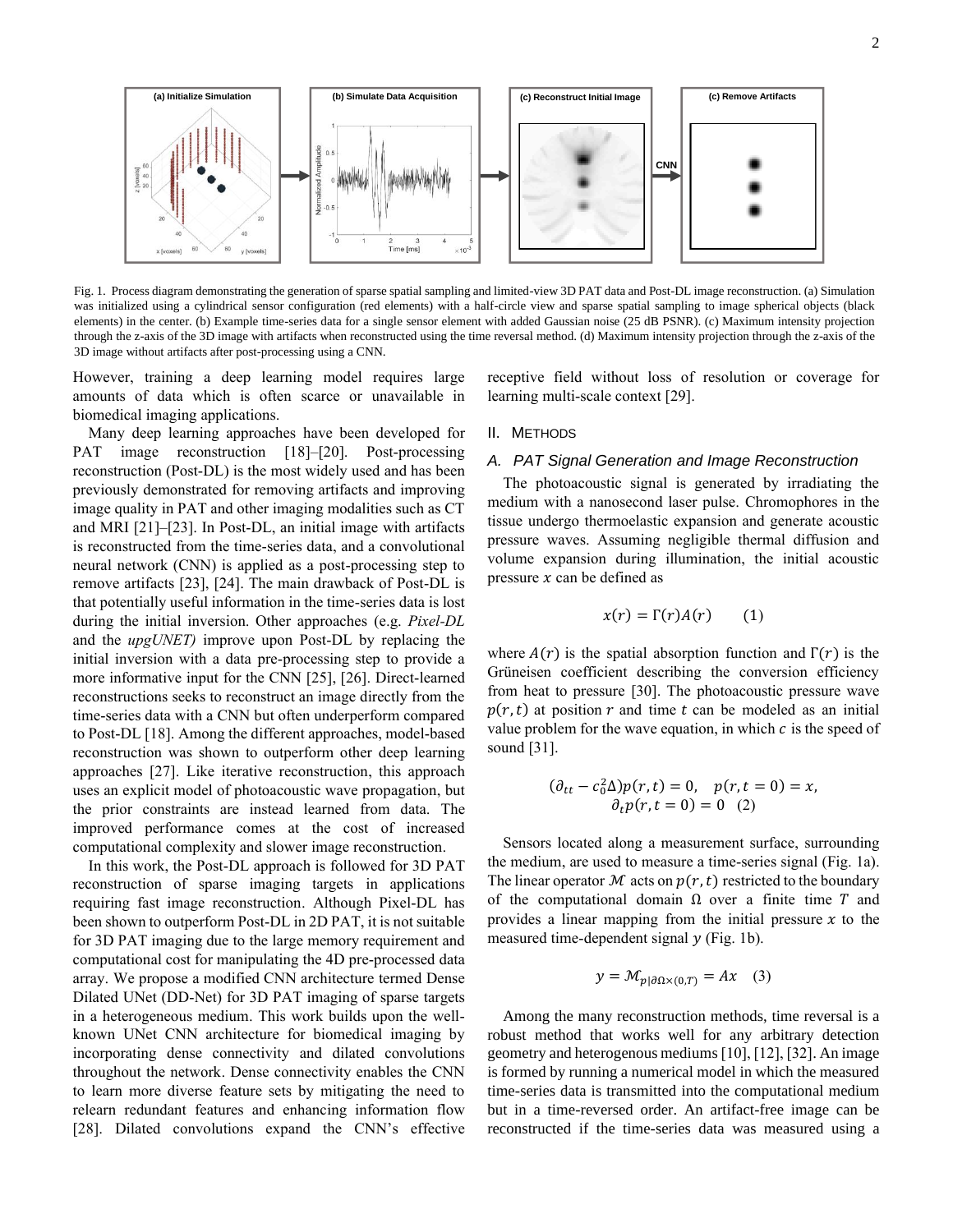

Fig. 2. In a dilated convolution, the effective receptive field of the convolution operation is enlarged by inserting gaps between the kernel weights of a 3x3 filter based on the dilation rate.



Fig. 3. Four layered dense dilation block with  $k = 8$  and  $f = 64$ . In a dense dilation block, features learned from each convolutional layer are concatenated together with the input. Features are learned using both the standard and dilated convolution.

sensor array with a high number of sensors and a full-view, and if the acoustic properties of the medium are known *a priori*. Reconstruction from incomplete data and the assumption of a homogeneous medium results in images with streaking artifacts and blurring.

#### *B. Deep Learning Framework*

An image containing streaking artifacts is initially reconstructed from the incomplete time-series data using time reversal (Fig. 1c). A CNN is then applied as a post-processing step to remove artifacts and improve image quality (Fig. 1d). This task can be formulated as a supervised learning problem, in which the CNN learns a function that maps the input, an image with artifacts, to the desired output, an artifact-free image [33]. The CNN is trained on paired examples of the initial time reversal reconstruction and the ground truth image.

#### *C. Dilated Convolutions*

The dilated convolution, also known as the atrous convolution, is an extension of the standard convolution, in which the convolutional filter is upsampled by inserting zeros between the weights [34]. In the 1-D case of a dilated convolution, the output  $\boldsymbol{o}$  at location **i** with a filter **w** of size **S** and dilation rate  $\bm{r}$  for an input  $\bm{f}$ , can be represented as

$$
o[i] = \sum_{s=1}^{S} f[i+r \cdot s]w[i] \tag{1}
$$

When the dilation rate is one, the dilated convolution is equivalent to a standard convolution. A key advantage in using dilated convolutions is that the receptive field of the convolution operation can be enlarged without requiring additional training parameters (Fig.2). The receptive field describes the area of an image that can be viewed by an artificial

neuron to extract information. A larger receptive field is needed to learn multi-scale features which is conventionally achieved by connecting successive convolutional layers in a cascade and using max pooling layers to spatially down sample the image [34]. Dilated convolutions allow the CNN to more efficiently learn multi-scale features without a rescaled image and loss of resolution. Cascaded dilated convolutions also expand the receptive field exponentially, whereas, cascaded standard convolutions expands it linearly [35].

However, it has been observed that the use of dilated convolutions results in "gridding artifacts" [34], [36]. Because of the zero-padded gaps in the convolutional filter, adjacent units in the output are calculated from completely separate inputs. Therefore, gridding artifacts occur when the image or feature map has higher-frequency content than the sampling rate of the dilated convolution [29]. Artifacts tend to be more severe for larger dilation rates and with cascaded dilated convolutions.

# *D. Dense Dilation Blocks*

For increasingly complex tasks, a deeper CNN with more convolutional layers is often needed to improve model performance. However, deeper networks suffer from the vanishing gradient problem, where the gradient is diminished as it is backpropagated through multiple layers [37], [38]. Trainable parameters in the earlier layers may fail to converge to optimal values resulting in suboptimal model performance. Dense connectivity addresses this problem by introducing numerous concatenation connections between convolutional layers which enable gradient information to directly flow into earlier layers [28].

In a dense block, the goal is to learn a total of  $f$  features from the input features. This is achieved by iterating through several steps, where  $k$  additional features are learned at each step. The key feature of dense connectivity is that earlier convolutional layers are connected to all subsequent layers by channel-wise concatenation [28], [39]. Each successive step learns additional features based on the original input provided and other features learned in previous layers. This removes the need to learn redundant features and promotes learning a more diverse set of features.

In this work, the dense block was modified to use both the standard and dilated convolutions (Fig. 3). At each step,  $k/2$  features are learned with a standard convolution and the remaining features are learned using dilated convolutions with a dilation rate,  $r$ . This combination was used to mitigate potential gridding artifacts that may arise from using solely dilated convolutions. Furthermore, dilated convolutions, having a larger receptive field, can efficiently learn global context. Whereas, standard convolutions, having a denser receptive field, can efficiently learn local context.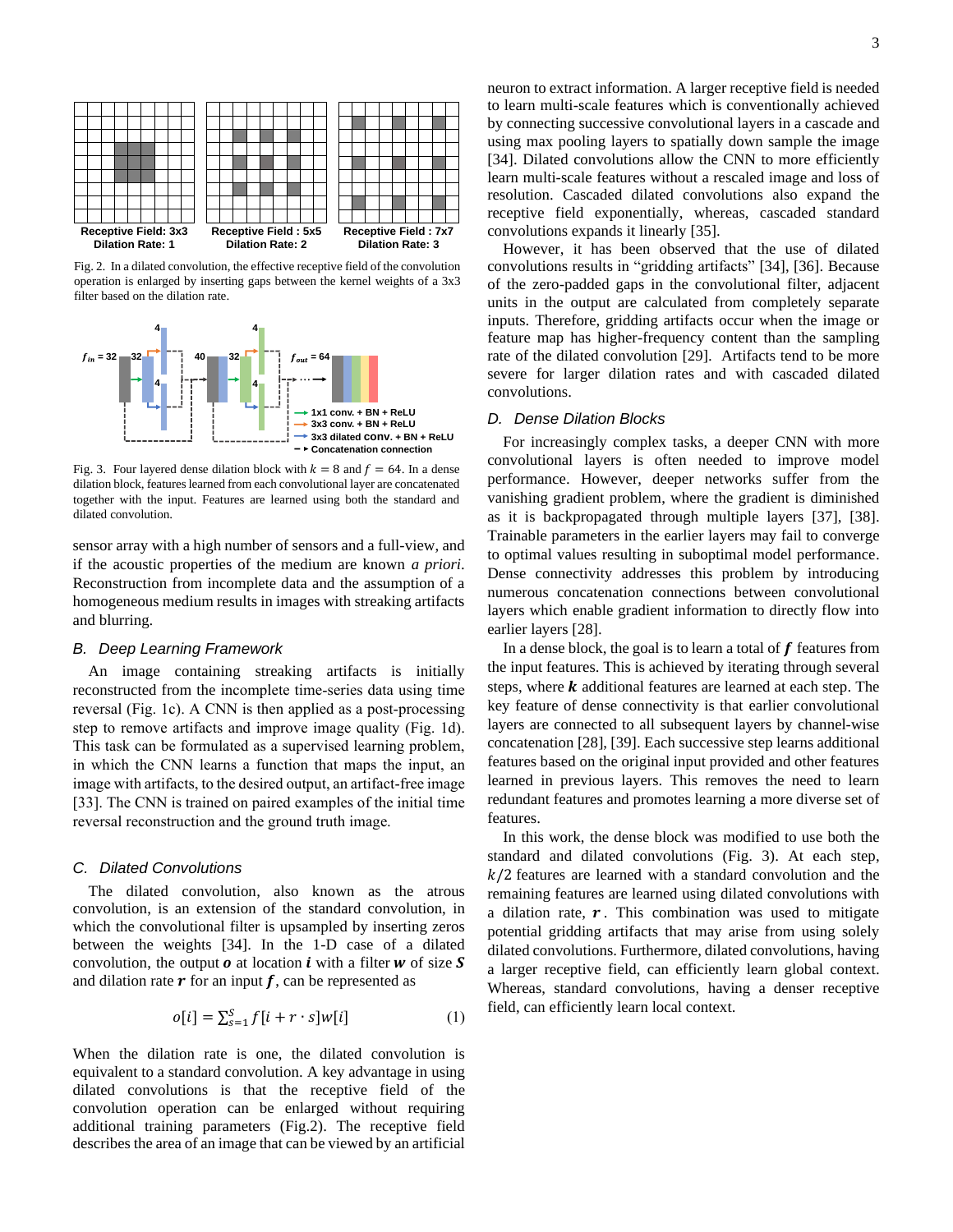

Fig. 4. Proposed DD-UNet architecture that incorporates dense connectivity and dilated convolutions throughout the UNet. In addition to the encoder and decoder structure of the standard UNet, several convolutional layers collectively termed the "refinement stage" were included following the decoder stage. Hyperparameters for the illustrated architecture are  $k_1 = 8$  and  $f_1 = 16$  for an input image of size 128x128x128 pixels.

#### *E. Dense Dilated UNet*

The DD-Net is an enhanced version of our previous work, the Fully Dense U-Net (FD-UNet), which was shown to be superior to the standard UNet. The DD-Net follows an "encoder-decoder-refinement" structure [40]. The key innovation in the DD-Net is the unique use of dense dilation blocks to leverage the benefits of dense connectivity and dilated convolutions (Fig. 4). Max pooling layers were removed in the DD-Net because they often result in high frequency content that may cause gridding artifacts [29]. They were replaced by  $2x2$ convolutional layers with a stride of two which allow the CNN to learn a more useful transformation for spatial down sampling. A shallow "refinement" network comprised of a dense dilation block and two 3x3 convolutional layers was also added to the end of the original network. These additional layers allow the CNN to further refine the image and remove artifacts at the highest spatial resolution. In the original FD-UNet, only a 1x1 convolutional layer was applied at the end of the decoding stage to form the final image. Addition of a "refinement" stage has been shown to improve model performance [41].

## *F. Generating Training and Testing Data*

Synthetic sphere phantoms were generated by placing 25-50 spheres with randomly selected center coordinates, radius (range 5 to 10 pixels), and magnitude (range 1 to 5) in a 128x128x128 pixels image. Resulting images were smoothed with a 5x5 moving average filter. This process was repeated to create a training dataset with 1000 images and a testing dataset with 500 images.

The "ELCAP Public Lung Image Database" is comprised of 50 whole-lung CT scans that were obtained within a single breath hold  $[42]$ . These scans were split into training  $(N=40)$ and testing groups  $(N=10)$  and were used to generate additional training and testing data via data augmentation. Each 3D scan had dimensions of 512x512x288 pixels. First, the lungs were segmented from the CT scan using active contours with the Chan-Vese algorithm [43]. Next, the Frangi vesselness filter was applied to suppress background noise and segment vessellike structures in the lungs [44]. 3D vasculature phantoms were then procedurally generated by randomly rotating the filtered 3D images along each axis and then sampling a 128x128x128

pixels image. This data augmentation process was repeated to create a training dataset with 1000 images and a testing dataset with 500 images.

Synthetic breast vasculature phantoms were created using an analytic approach to generate random but realistic anatomical structures within a predefined breast volume [45]. This method was originally developed for the "Simulated Virtual Imaging Clinical Trial for Regulatory Evaluation" project which sought to demonstrate *in silico* imaging trials and imaging computer simulation tools as a viable source of evidence for the regulatory evaluation of imaging devices. From this approach, 400 different breast phantoms with dimensions of 718x796x506 were generated. These phantoms were split into training  $(N=300)$  and testing groups  $(N=100)$  and were used to generate additional training and testing data via a similar data augmentation strategy as described earlier. A training dataset with 1000 images and a testing dataset with 500 images of breast vasculature were created.

The MATLAB toolbox k-WAVE was used to simulate photoacoustic data acquisition using an array of acoustic sensors arranged in a cylindrical geometry [46]. The sensor array is essentially a linear array with 128 elements along the zaxis that is repeated at equally spaced intervals along a halfcircle in the x-y plane (Fig. 1a). In order to have experiments with varying levels of sparsity, three different sensor arrays with sampling at 10, 20, 30 angles in the x-y plane were used for simulations. Having fewer angles sampled results in more severe sparse spatial sampling artifacts.

Training and testing phantoms were normalized (values between 0 and 1) and treated as a photoacoustic source distribution on a computation grid of  $128x128x128$  pixels. The medium was assumed to be non-absorbing and heterogeneous, in which the background had a speed of sound of 1480 m/s and density of 1000 kg/m<sup>3</sup> while the vasculature had a speed of sound of 1570 m/s and density of  $1060 \text{ kg/m}^3$ . The time reversal method in the k-WAVE toolbox was used for reconstructing an initial image from the simulated photoacoustic time series data. In the scenario of *in vivo* imaging, the spatial distribution of the speed of sound and density is unknown. Thus, the reconstruction was completed assuming a homogeneous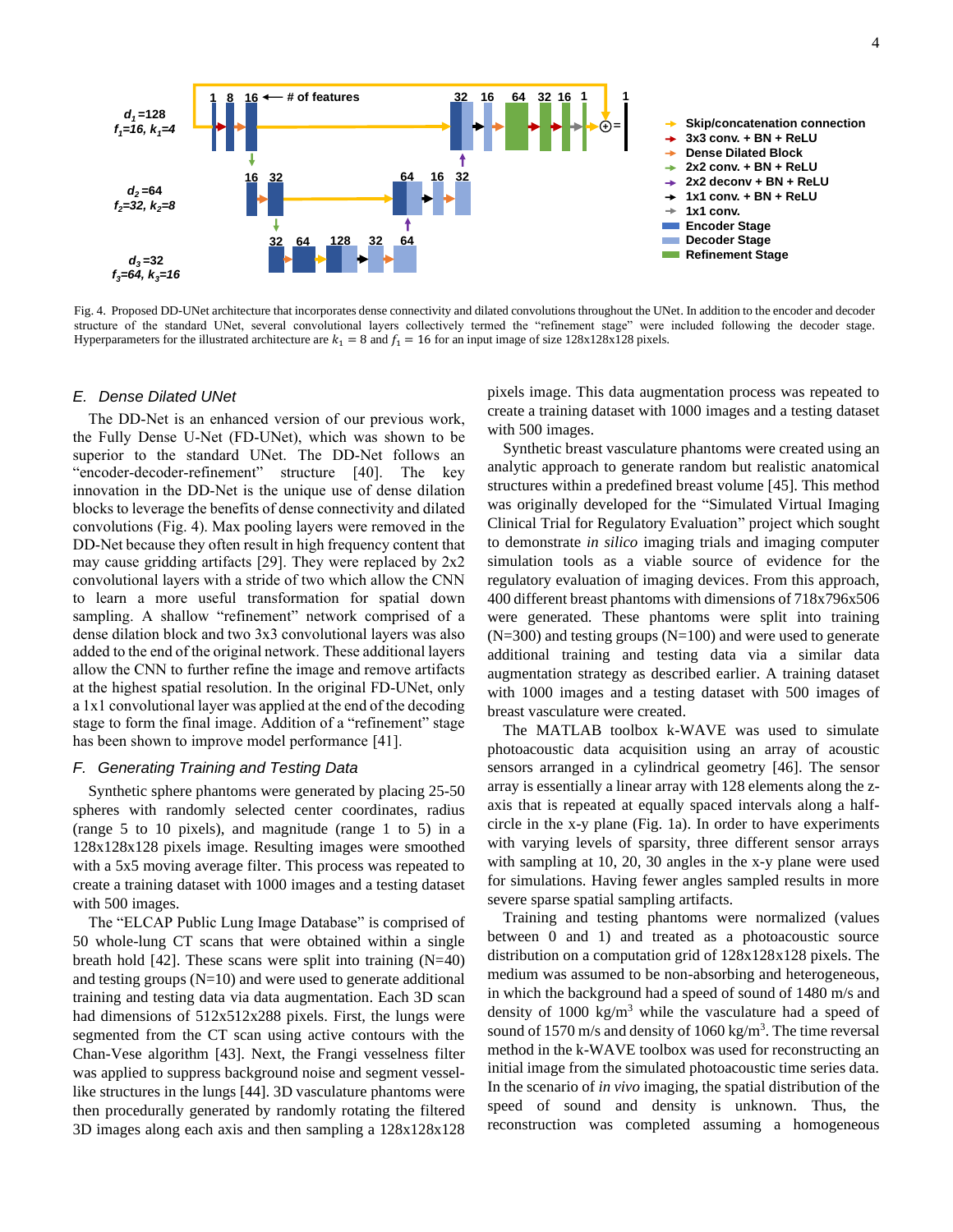

Fig. 5. Example ground truth and reconstructed images using the time reversal, FD-UNet, and the DD-UNet (dilation rate = 2) methods for three different imaging phantoms reconstructed with a sampling sparsity of 30 angles. The smaller image with a solid red border is an enlarged sub-image from the region designated by the dashed red line. The blue arrows highlight key differences between the reconstructed images (Top) Spheres phantom. The FD-UNet image incorrectly had spheres in the background that were not in the ground truth or DD-UNet images. (Middle) Lung vasculature phantom. The small vessels were more visible and clearer in the DD-UNet image than the FD-UNet image. (Bottom) Breast vasculature phantom. A small vessel that was not in the time reversal image was recovered in the CNN images but appeared to be sharper in the DD-UNet image.

medium with a speed of sound of 1480 m/s and density of 1000  $kg/m<sup>3</sup>$ .

## *G. Evaluating Image Quality for Sparse Images*

To evaluate image reconstruction quality, the multi-scale structural similarity index metric (MS-SSIM) was used to compare the reconstructed image to the ground truth image [47]. MS-SSIM is a composite metric that measures similarities between two images in terms of contrast, luminance, and structure at multiple spatial scales. Similarities are calculated based on a local neighborhood of pixels, and a global value is reported by averaging the neighborhood values. MS-SSIM is superior to other metrics such as the standard SSIM and peaksignal-to-noise-ratio (PSNR) for evaluating image quality in 3D images with sparse imaging targets that occupy a small fraction of the space in the medium. The main drawback of the SSIM and PSNR metrics is that image quality is only evaluated at a single spatial scale. Therefore, these metrics are heavily biased by how well artifacts were removed from the background and only weakly associated with how well sparse structures were reconstructed.

## *H. Deep Learning Implementation*

The CNNs are implemented in Python 3.7 with TensorFlow v2.1, an open source library for deep learning [48]. Training and evaluation of the network is performed on an NVIDIA V100 GPU. The CNNs were trained using the Adam

optimizer to minimize the mean squared error loss with an initial learning rate of 1e-4 and a batch size of two images for 500 epochs. The same hyperparameters (i.e.,  $f=16$ ,  $k=4$ , and L=3) were used for both CNNs, and the DD-UNet had a dilation rate of two. Training each CNN required approximately one day to complete. A separate CNN was trained for each CNN architecture, PAT imaging system configuration, and dataset. The FD-UNet (120,000) and DD-UNet (150,000) had a similar number of parameters.

#### III. RESULTS

In silico experiments were performed using three different sparse imaging phantoms (i.e., spheres, lung vasculature, and breast vasculature) to evaluate the FD-UNet and DD-UNet for Post-DL image reconstruction. Given an initial time reversal reconstructed image, the CNNs were tasked with removing artifacts arising from sparse spatial sampling, limited-view detection, and an unknown heterogeneous medium. The MS-SSIM metric was used to evaluate image quality by comparing the reconstructed images to the ground truth image for N=500 testing image pairs in each dataset. Using Otsu's method for automated thresholding and binarization, the imaging targets were estimated to on average occupy 3-5% of the space in the imaging phantoms.

# *A. Visual Comparison of CNN Images*

In this initial experiment, the imaging system used a half-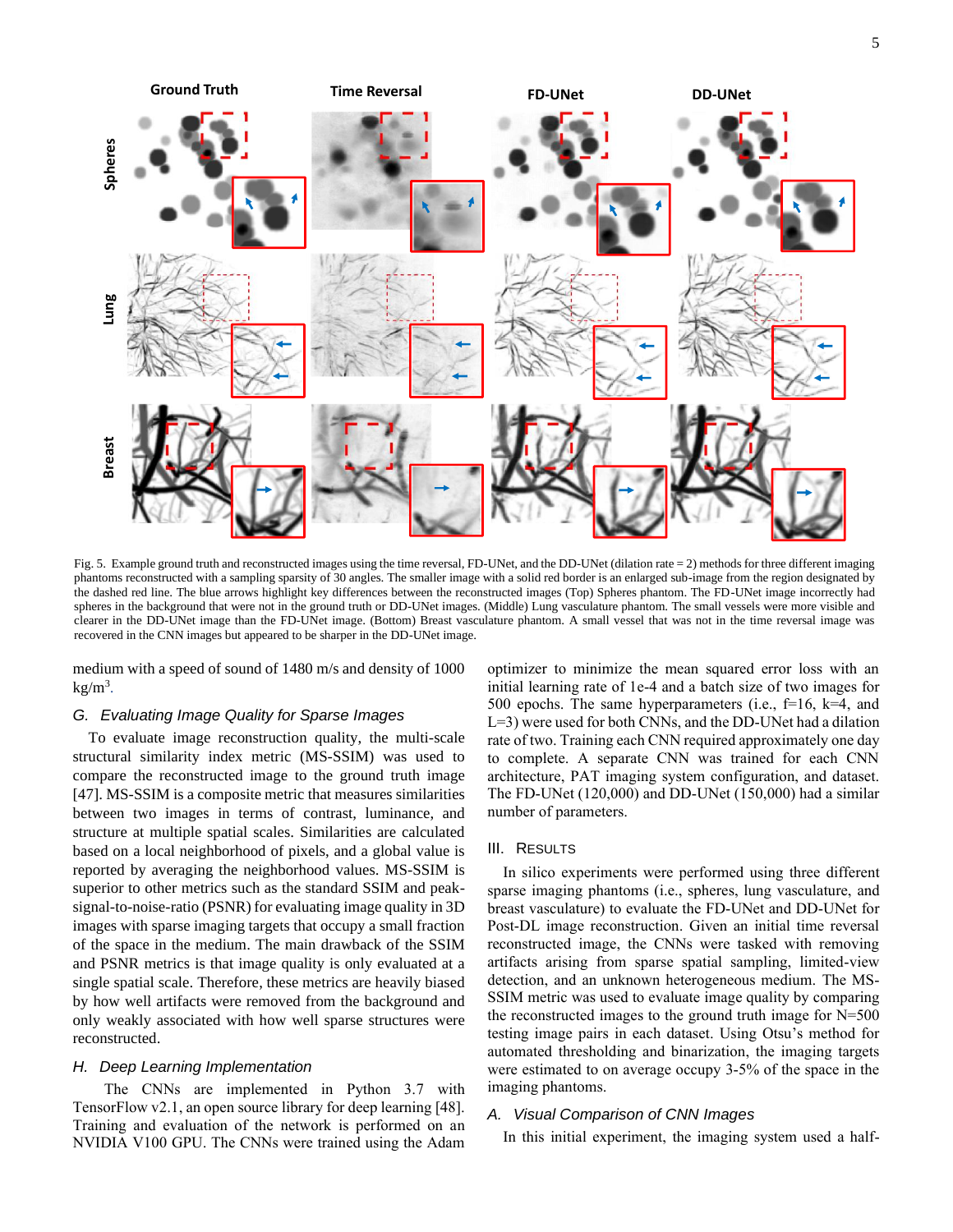

Fig. 6. (Top) Scatter plots for comparing the MS-SSIM of the FD-UNet and DD-UNet (dilation rate = 2) image reconstructions for each imaging phantom. For improved visualization, the image index was defined based on the sorted order of the MS-SSIM scores for the FD-UNet. (Bottom) Histogram showing the difference in MS-SSIM for the same test image between the DD-UNet and FD-UNet for each imaging phantom. A positive difference indicates that the DD-UNet reconstructed a higher quality image. Results shown are for a sparsity level of 30 angles sampled.

| <b>TABLE I</b>                                                |
|---------------------------------------------------------------|
| Image Reconstruction Quality for Different Levels of Sparsity |

|                  |                   | $MS-SSIMa$        |                 |                 | Difference in MS-SSIM <sup>b</sup>  |                              |                        |
|------------------|-------------------|-------------------|-----------------|-----------------|-------------------------------------|------------------------------|------------------------|
| Image<br>Phantom | Angles<br>Sampled | Time Reversal     | FD-UNet         | DD-UNet         | FD-UNet and<br><b>Time Reversal</b> | DD-UNet and<br>Time Reversal | DD-UNet and<br>FD-UNet |
|                  | 10                | $0.073 + 0.015$   | $0.824 + 0.049$ | $0.837 + 0.051$ | $0.751 + 0.056$                     | $0.764 + 0.057$              | $0.013 + 0.029$        |
| <b>Spheres</b>   | 20                | $0.181 + 0.026$   | $0.918 + 0.025$ | $0.931 + 0.024$ | $0.737 + 0.038$                     | $0.750 + 0.038$              | $0.013 + 0.017$        |
|                  | 30                | $0.297 + 0.028$   | $0.925 + 0.021$ | $0.958 + 0.014$ | $0.627 + 0.034$                     | $0.661 + 0.032$              | $0.033 + 0.017$        |
| Lung             | 10                | $0.234 + 0.077$   | $0.558 + 0.051$ | $0.568 + 0.055$ | $0.324 + 0.095$                     | $0.334 + 0.098$              | $0.010 + 0.013$        |
|                  | 20                | $0.320 + 0.083$   | $0.665 + 0.054$ | $0.707 + 0.050$ | $0.344 + 0.104$                     | $0.387 + 0.102$              | $0.043 + 0.014$        |
|                  | 30                | $0.384 + 0.087$   | $0.753 + 0.049$ | $0.769 + 0.049$ | $0.368 + 0.104$                     | $0.385 + 0.105$              | $0.017 + 0.009$        |
| <b>Breast</b>    | 10                | $0.101 + 0.024$   | $0.469 + 0.055$ | $0.500 + 0.059$ | $0.368 \pm 0.071$                   | $0.399 \pm 0.075$            | $0.031 + 0.015$        |
|                  | 20                | $0.157 + 0.024$   | $0.659 + 0.050$ | $0.690 + 0.047$ | $0.502 + 0.065$                     | $0.533 + 0.061$              | $0.031 + 0.016$        |
|                  | 30                | $0.243 \pm 0.027$ | $0.710 + 0.044$ | $0.736 + 0.044$ | $0.466 + 0.056$                     | $0.493 + 0.056$              | $0.027 + 0.015$        |

<sup>a</sup> Mean and standard deviation of MS-SSIM scores of images reconstructed for each dataset. <sup>b</sup> Mean and standard deviation of the differences in MS-SSIM between pairs of image reconstructions for each dataset. The DD-UNet had a dilation rate of two.

view cylindrical sensor array to sample the acoustic waves at 30 equally spaced angles. In general, it is difficult to visually identify differences between the FD-UNet and DD-UNet image reconstructions because the differences are subtle. Maximum intensity projections are convenient for visualizing 3D features in a 2D image, but only differences between the most prominent features can be seen in the projections. In the representative examples, both CNNs produce images that are of higher quality than the time reversal reconstructed images (Fig. 5). Spheres and vessels not visible in the time reversal reconstructions can be clearly seen in the CNN reconstructions. While both CNNs remove most artifacts and accurately reconstruct the larger and more prominent image features. The DD-UNet was observed to be better in reconstructing the smaller image features. These features are typically either missing or inaccurately reconstructed in the FD-UNet images. Furthermore, the FD-UNet occasionally mistakenly interpreted artifacts observed in the time reversal reconstruction as a true imaging target.

## *B. Quantitative Comparison of CNN Performance*

Images reconstructed with the CNNs had MS-SSIM scores ranging from 0.85 to 0.97 (spheres), 0.59 to 0.88 (lung), and 0.57 to 0.88 (breast). More complex imaging phantoms (e.g. containing more spheres or vessels) or those with imaging targets further away from the imaging sensor array typically resulted in reconstructions with lower scores. For all experiments performed, the DD-UNet consistently outperformed the FD-UNet when comparing the MS-SSIM for the same image reconstructed (Fig. 6). There were only a few instances in which the FD-UNet reconstructed the test image with a higher MS-SSIM than DD-UNet. Interestingly, the degree of improvement in MS-SSIM by the DD-UNet appeared to have a stochastic nature. When examining the distribution of differences in MS-SSIM between the CNNs, the DD-UNet outperformed the FD-UNet with a mean and standard deviation of  $0.033 \pm 0.016$  (spheres),  $0.017 \pm 0.009$  (lung), and  $0.027 \pm 0.009$ 0.015 (breast) (Fig. 6).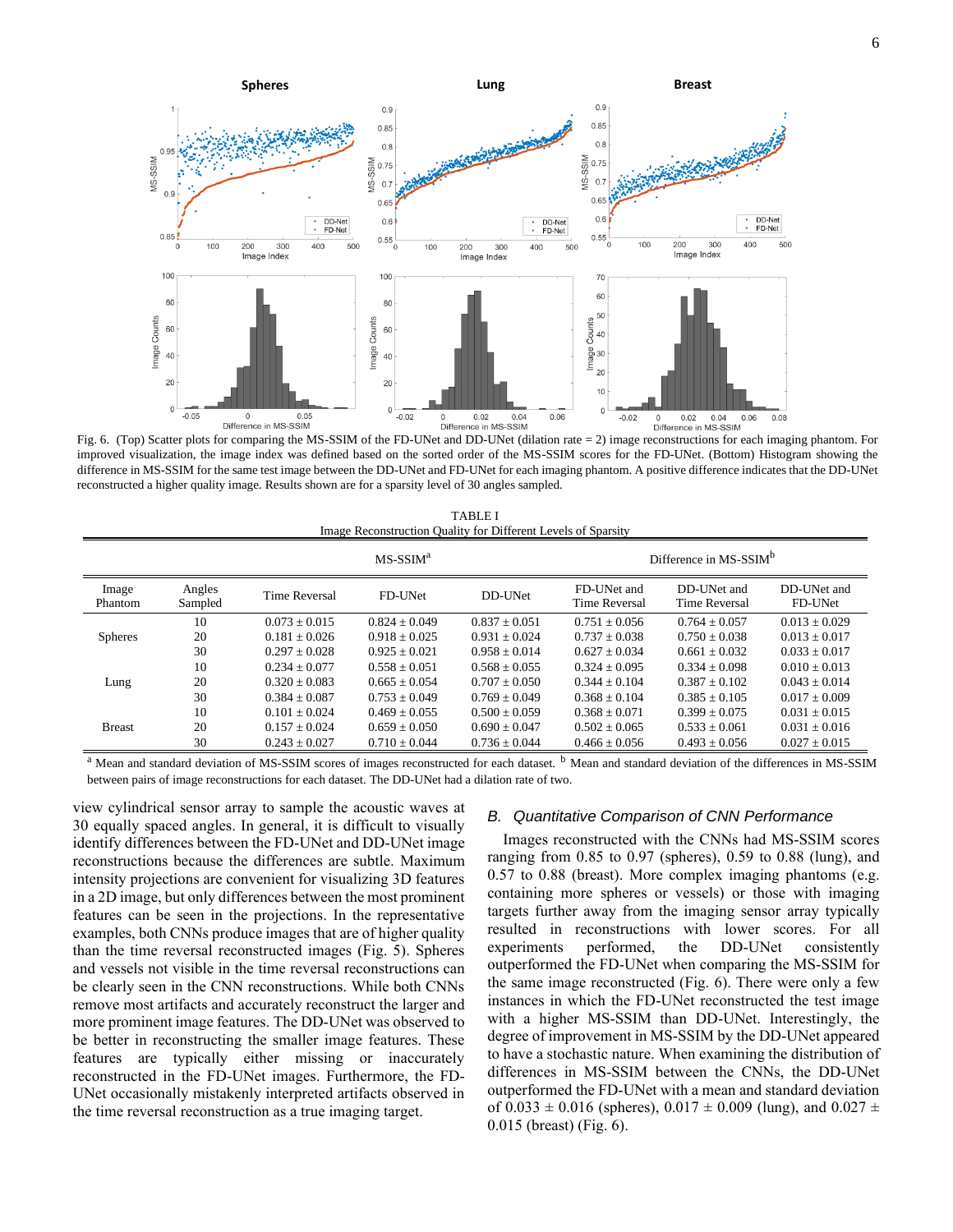## *C. CNN Performance at Different Levels of Sparsity*

By decreasing the number of angles sampled, the acoustic waves were more sparsely sampled. This resulted in increasingly severe streaking artifacts and thus in a more difficult problem for the CNNs to overcome. As expected, the average MS-SSIM scores decreased as the number of angles sampled decreased for all reconstruction methods (Table I). Both CNNs consistently improved the time reversal reconstruction for all imaging phantoms and levels of sparsity tested. The large difference in MS-SSIM between the CNNs and time reversal reconstructions can be mostly explained by the fact that both CNNs were highly proficient at removing background artifacts and properly reconstructing the larger image features (Fig. 4). The DD-UNet was shown to significantly outperform the FD-UNet for all imaging phantoms and levels of sparsity tested (Wilcoxon matched-pairs signed rank test,  $p<0.01$ ).

#### IV. DISCUSSION AND CONCLUSION

In this work, we propose a modified CNN architecture termed DD-Net for 3D sparse and limited-view PAT image reconstruction that leverages the benefits of both dense connectivity and dilated convolutions through the unique use of dense dilation blocks. *In silico* experiments were performed with three different sparse phantoms (i.e., spheres, lung vasculature, and breast vasculature), and the DD-Net was demonstrated to be a superior CNN architecture compared to the FD-UNet. For all experiments performed, the DD-Net consistently reconstructed the image with a higher MS-SSIM by 0.01 to 0.03 depending on the phantom and level of sampling sparsity (Table I). Images reconstructed by the DD-UNet and FD-UNet did not have many large and obvious visual differences. However, the DD-UNet was observed to be able to reconstruct the smaller structures and finer details more accurately. For example, small vessels in the breast and lung vasculature phantoms that were missing or inaccurately reconstructed in the FD-UNet image could be seen more clearly in the DD-Net image (Fig. 4). These improvements were likely due to the expanded receptive field enabling the CNN to use more context in the image to reconstruct these finer features and the addition of a shallow network termed the refinement stage to further correct artifacts at the highest image resolution.

Choice of dilation rate for the DD-UNet depends on the imaging targets to be reconstructed and size of the imaging volume. For example, larger volumes with predominantly bigger image features may benefit from a larger dilation rate since more global context is available to the CNN. However, increasing the dilation rate does not necessarily lead to improved performance since gridding artifacts can become more severe. Some image features might also be smaller than the zero-filled gaps in a large receptive field leading to a loss of local context, but this issue is mitigated to a degree in the DD-UNet by using a combination of standard and dilated convolutions.

A limitation in applying deep learning for 3D PAT image reconstruction is the limited GPU memory. This forces the use of shallower CNNs with fewer convolutional layers, which constrains the representational power or complexity of the CNN and results in suboptimal model performance. For example, the

CNNs in this work for 3D PAT have about  $\sim 10^5$  parameters due to memory limitations, while an equivalent CNN for 2D PAT had  $\sim 10^6$  or more parameters. Reconstructing larger volumes requires more memory and further limit the complexity of the CNN. Further work in developing more memory efficient CNN architecture or strategies for 3D PAT image reconstruction is needed to address this issue.

A key challenge in applying deep learning for *in vivo* PAT image reconstruction is the need for a large training dataset. Arbitrarily large synthetic training data can be generated using numerical phantoms and anatomical templates with data augmentation as demonstrated in this work. The synthetic data does need to properly capture the expected variations in artifacts observed in the experimental data. Therefore, the PAT simulation parameters need to be well-matched with the experimental conditions. Depending on the PAT imaging system, this can be a non-trivial task since it requires the system to be well-characterized.

The proposed Post-DL approach using the DD-Net can be used as a computationally efficient method for improving PAT image quality under limited-view and sparse sampling conditions. It can be applied to a wide variety of PAT imaging applications and allows for the development of more efficient data acquisition using fewer sensors without sacrificing image quality. This approach enables real-time PAT image rendering which would provide valuable feedback while imaging. The DD-Net can also be readily applied to image reconstruction problems in other imaging modalities (e.g., ultrasound and CT) and other biomedical imaging applications such as segmentation.

## V. ACKNOWLEDGEMENTS

This project was supported by resources provided by the Office of Research Computing at George Mason University (URL: https://orc.gmu.edu) and funded in part by grants from the National Science Foundation (Awards Number 1625039 and 2018631).

#### **REFERENCES**

- [1] J. Xia, J. Yao, and L. V. Wang, "Photoacoustic tomography: principles and advances," *Electromagn Waves (Camb)*, vol. 147, pp. 1–22, 2014.
- [2] J. Xia and L. V. Wang, "Small-animal whole-body photoacoustic tomography: a review," *IEEE Trans Biomed Eng*, vol. 61, no. 5, pp. 1380–1389, May 2014, doi: 10.1109/TBME.2013.2283507.
- [3] N. Nyayapathi and J. Xia, "Photoacoustic imaging of breast cancer: a mini review of system design and image features," *J Biomed Opt*, vol. 24, no. 12, Dec. 2019, doi: 10.1117/1.JBO.24.12.121911.
- [4] B. L. Bungart *et al.*, "Photoacoustic tomography of intact human prostates and vascular texture analysis identify prostate cancer biopsy targets," *Photoacoustics*, vol. 11, pp. 46–55, Aug. 2018, doi: 10.1016/j.pacs.2018.07.006.
- [5] C. Moore and J. V. Jokerst, "Strategies for Image-Guided Therapy, Surgery, and Drug Delivery Using Photoacoustic Imaging," *Theranostics*, vol. 9, no. 6, pp. 1550–1571, Feb. 2019, doi: 10.7150/thno.32362.
- [6] M. Li, Y. Tang, and J. Yao, "Photoacoustic tomography of blood oxygenation: A mini review," *Photoacoustics*, vol. 10, pp. 65–73, Jun. 2018, doi: 10.1016/j.pacs.2018.05.001.
- [7] L. V. Wang, "Prospects of photoacoustic tomography," *Med Phys*, vol. 35, no. 12, pp. 5758–5767, Dec. 2008, doi: 10.1118/1.3013698.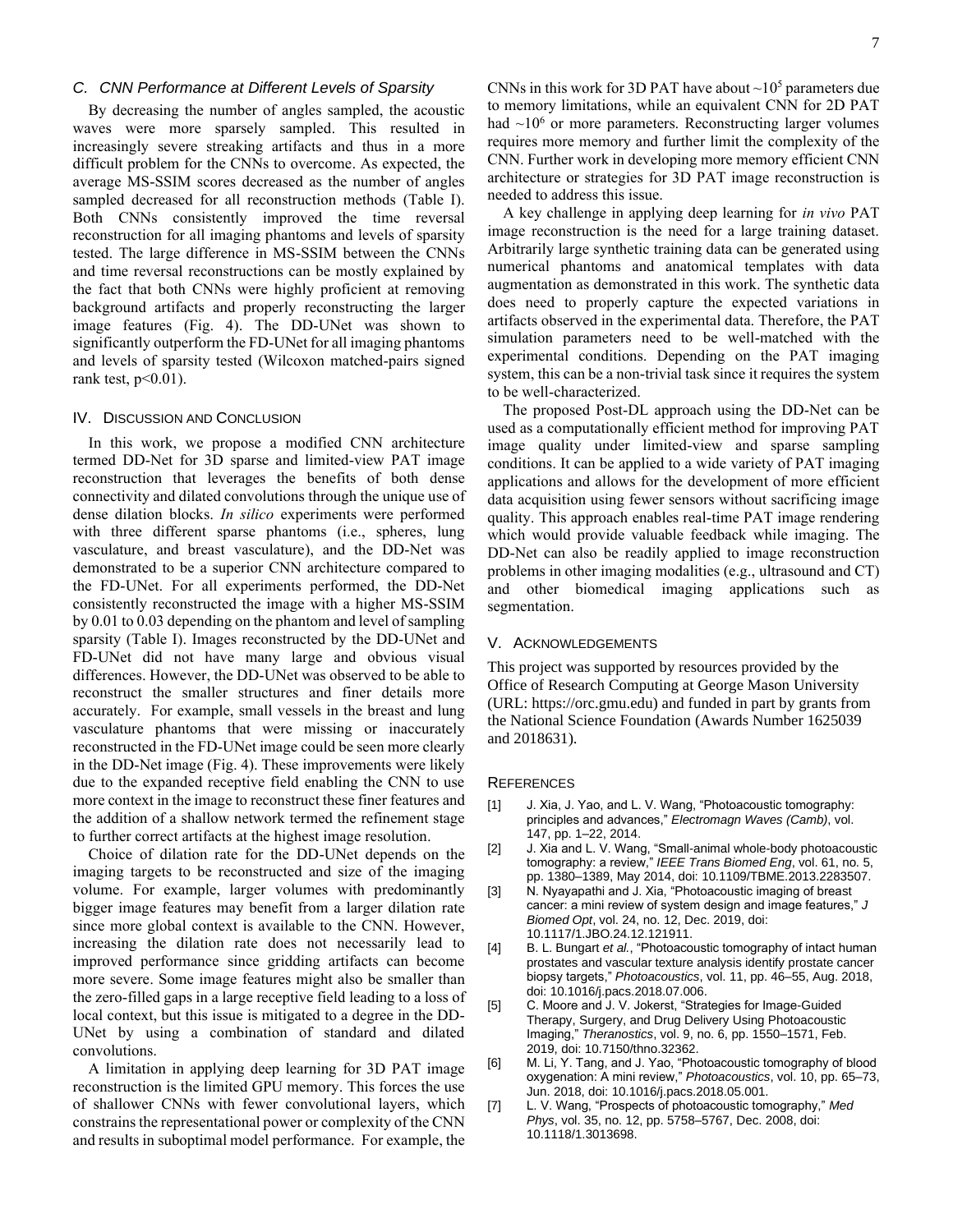- [8] S. Li, B. Montcel, W. Liu, and D. Vray, "Analytical model of optical fluence inside multiple cylindrical inhomogeneities embedded in an otherwise homogeneous turbid medium for quantitative photoacoustic imaging," *Opt Express*, vol. 22, no. 17, pp. 20500–20514, Aug. 2014, doi: 10.1364/OE.22.020500.
- [9] M. Xu and L. V. Wang, "Universal back-projection algorithm for photoacoustic computed tomography," *Physical Review E*, vol. 71, no. 1, Jan. 2005, doi: 10.1103/PhysRevE.71.016706.
- [10] Y. Hristova, P. Kuchment, and L. Nguyen, "Reconstruction and time reversal in thermoacoustic tomography in acoustically homogeneous and inhomogeneous media," *Inverse Problems*, vol. 24, no. 5, p. 055006, 2008, doi: 10.1088/0266- 5611/24/5/055006.
- [11] C. Huang, K. Wang, R. W. Schoonover, L. V. Wang, and M. A. Anastasio, "Joint Reconstruction of Absorbed Optical Energy Density and Sound Speed Distributions in Photoacoustic Computed Tomography: A Numerical Investigation," *IEEE Transactions on Computational Imaging*, vol. 2, no. 2, pp. 136– 149, Jun. 2016, doi: 10.1109/TCI.2016.2523427.
- [12] B. T. Cox and B. E. Treeby, "Artifact Trapping During Time Reversal Photoacoustic Imaging for Acoustically Heterogeneous Media," *IEEE Transactions on Medical Imaging*, vol. 29, no. 2, pp. 387–396, Feb. 2010, doi: 10.1109/TMI.2009.2032358.
- [13] C. Huang, K. Wang, L. Nie, L. V. Wang, and M. A. Anastasio, "Full-Wave Iterative Image Reconstruction in Photoacoustic Tomography with Acoustically Inhomogeneous Media," *arXiv:1303.5680 [physics]*, Mar. 2013, Accessed: Aug. 30, 2018. [Online]. Available: http://arxiv.org/abs/1303.5680.
- [14] S. Arridge *et al.*, "Accelerated high-resolution photoacoustic tomography via compressed sensing," *Phys. Med. Biol.*, vol. 61, no. 24, p. 8908, 2016, doi: 10.1088/1361-6560/61/24/8908.
- [15] C. Zhang, Y. Zhang, and Y. Wang, "A photoacoustic image reconstruction method using total variation and nonconvex optimization," *Biomed Eng Online*, vol. 13, Aug. 2014, doi: 10.1186/1475-925X-13-117.
- [16] A. Krizhevsky, I. Sutskever, and G. E. Hinton, "ImageNet classification with deep convolutional neural networks, *Communications of the ACM*, vol. 60, no. 6, pp. 84–90, May 2017, doi: 10.1145/3065386.
- [17] G. Wang, J. C. Ye, K. Mueller, and J. A. Fessler, "Image Reconstruction is a New Frontier of Machine Learning," *IEEE Transactions on Medical Imaging*, vol. 37, no. 6, pp. 1289– 1296, Jun. 2018, doi: 10.1109/TMI.2018.2833635.
- [18] A. Hauptmann and B. Cox, "Deep Learning in Photoacoustic Tomography: Current approaches and future directions," *arXiv:2009.07608 [cs, eess]*, Sep. 2020, Accessed: Nov. 18, 2020. [Online]. Available: http://arxiv.org/abs/2009.07608.
- [19] J. Gröhl, M. Schellenberg, K. Dreher, and L. Maier-Hein, "Deep learning for biomedical photoacoustic imaging: A review, *arXiv:2011.02744 [physics]*, Nov. 2020, Accessed: Nov. 18, 2020. [Online]. Available: http://arxiv.org/abs/2011.02744.
- [20] C. Yang, H. Lan, F. Gao, and F. Gao, "Deep learning for photoacoustic imaging: a survey," *arXiv:2008.04221 [cs, eess]*, Nov. 2020, Accessed: Nov. 18, 2020. [Online]. Available: http://arxiv.org/abs/2008.04221.
- [21] H. Shan *et al.*, "Competitive performance of a modularized deep neural network compared to commercial algorithms for lowdose CT image reconstruction," *Nature Machine Intelligence*, vol. 1, no. 6, p. 269, Jun. 2019, doi: 10.1038/s42256-019-0057- 9.
- [22] C. M. Hyun, H. P. Kim, S. M. Lee, S. Lee, and J. K. Seo, "Deep learning for undersampled MRI reconstruction," *Phys. Med. Biol.*, vol. 63, no. 13, p. 135007, Jun. 2018, doi: 10.1088/1361- 6560/aac71a.
- [23] S. Antholzer, M. Haltmeier, and J. Schwab, "Deep learning for photoacoustic tomography from sparse data," *Inverse Problems in Science and Engineering*, vol. 27, no. 7, pp. 987–1005, Jul. 2019, doi: 10.1080/17415977.2018.1518444.
- [24] S. Guan, A. Khan, S. Sikdar, and P. Chitnis, "Fully Dense UNet for 2D Sparse Photoacoustic Tomography Artifact Removal," *IEEE J Biomed Health Inform*, Apr. 2019, doi: 10.1109/JBHI.2019.2912935.
- [25] S. Guan, A. A. Khan, S. Sikdar, and P. V. Chitnis, "Limited-View and Sparse Photoacoustic Tomography for Neuroimaging with

Deep Learning," *Scientific Reports*, vol. 10, no. 1, Art. no. 1, May 2020, doi: 10.1038/s41598-020-65235-2.

- [26] M. Kim, G.-S. Jeng, I. Pelivanov, and M. O'Donnell, "Deep-Learning Image Reconstruction for Real-Time Photoacoustic System," *IEEE Transactions on Medical Imaging*, vol. 39, no. 11, pp. 3379–3390, Nov. 2020, doi: 10.1109/TMI.2020.2993835.
- [27] A. Hauptmann *et al.*, "Model-Based Learning for Accelerated, Limited-View 3-D Photoacoustic Tomography," *IEEE Transactions on Medical Imaging*, vol. 37, pp. 1382–1393, 2018, doi: 10.1109/TMI.2018.2820382.
- [28] G. Huang, Z. Liu, L. van der Maaten, and K. Q. Weinberger, "Densely Connected Convolutional Networks," *arXiv:1608.06993 [cs]*, Aug. 2016, Accessed: Apr. 11, 2018. [Online]. Available: http://arxiv.org/abs/1608.06993.
- [29] F. Yu, V. Koltun, and T. Funkhouser, "Dilated Residual Networks," *arXiv:1705.09914 [cs]*, May 2017, Accessed: Dec. 09, 2020. [Online]. Available: http://arxiv.org/abs/1705.09914.
- [30] P. Beard, "Biomedical photoacoustic imaging," *Interface Focus*, vol. 1, no. 4, pp. 602–631, Aug. 2011, doi: 10.1098/rsfs.2011.0028.
- [31] M. Xu and L. V. Wang, "Universal back-projection algorithm for photoacoustic computed tomography," Apr. 2005, vol. 5697, pp. 251–255, doi: 10.1117/12.589146.
- [32] B. E. Treeby, E. Z. Zhang, and B. T. Cox, "Photoacoustic tomography in absorbing acoustic media using time reversal," *Inverse Problems*, vol. 26, no. 11, p. 115003, 2010, doi: 10.1088/0266-5611/26/11/115003.
- [33] S. Antholzer, M. Haltmeier, and J. Schwab, "Deep Learning for Photoacoustic Tomography from Sparse Data, *arXiv:1704.04587 [cs]*, Apr. 2017, Accessed: Sep. 24, 2017. [Online]. Available: http://arxiv.org/abs/1704.04587.
- [34] Z. Wang and S. Ji, "Smoothed Dilated Convolutions for Improved Dense Prediction," *Proceedings of the 24th ACM SIGKDD International Conference on Knowledge Discovery & Data Mining*, pp. 2486–2495, Jul. 2018, doi: 10.1145/3219819.3219944.
- [35] F. Yu and V. Koltun, "Multi-Scale Context Aggregation by Dilated Convolutions," *arXiv:1511.07122 [cs]*, Apr. 2016, Accessed: Nov. 18, 2020. [Online]. Available: http://arxiv.org/abs/1511.07122.
- [36] P. Wang *et al.*, "Understanding Convolution for Semantic Segmentation," *arXiv:1702.08502 [cs]*, May 2018, Accessed: Dec. 09, 2020. [Online]. Available: http://arxiv.org/abs/1702.08502.
- [37] K. He, X. Zhang, S. Ren, and J. Sun, "Deep Residual Learning for Image Recognition," *arXiv:1512.03385 [cs]*, Dec. 2015, Accessed: Apr. 03, 2018. [Online]. Available: http://arxiv.org/abs/1512.03385.
- [38] R. K. Srivastava, K. Greff, and J. Schmidhuber, "Training Very Deep Networks," in *Advances in Neural Information Processing Systems 28*, C. Cortes, N. D. Lawrence, D. D. Lee, M. Sugiyama, and R. Garnett, Eds. Curran Associates, Inc., 2015, pp. 2377–2385.
- [39] X. Li, H. Chen, X. Qi, Q. Dou, C.-W. Fu, and P. A. Heng, "H-DenseUNet: Hybrid Densely Connected UNet for Liver and Liver Tumor Segmentation from CT Volumes, *arXiv:1709.07330 [cs]*, Sep. 2017, Accessed: Apr. 11, 2018. [Online]. Available: http://arxiv.org/abs/1709.07330.
- [40] O. Ronneberger, P. Fischer, and T. Brox, "U-Net: Convolutional Networks for Biomedical Image Segmentation," in *Medical Image Computing and Computer-Assisted Intervention – MICCAI 2015*, 2015, pp. 234–241.
- [41] H. Zhou *et al.*, "Multi-Scale Dilated Convolution Neural Network for Image Artifact Correction of Limited-Angle Tomography," *IEEE Access*, vol. 8, pp. 1567–1576, 2020, doi: 10.1109/ACCESS.2019.2962071.
- [42] "Public Lung Image Database." http://www.via.cornell.edu/lungdb.html (accessed Dec. 16, 2019).
- [43] T. F. Chan and L. A. Vese, "Active contours without edges," *IEEE Transactions on Image Processing*, vol. 10, no. 2, pp. 266–277, Feb. 2001, doi: 10.1109/83.902291.
- [44] A. F. Frangi, W. J. Niessen, K. L. Vincken, and M. A. Viergever, "Multiscale vessel enhancement filtering," in *Medical Image*